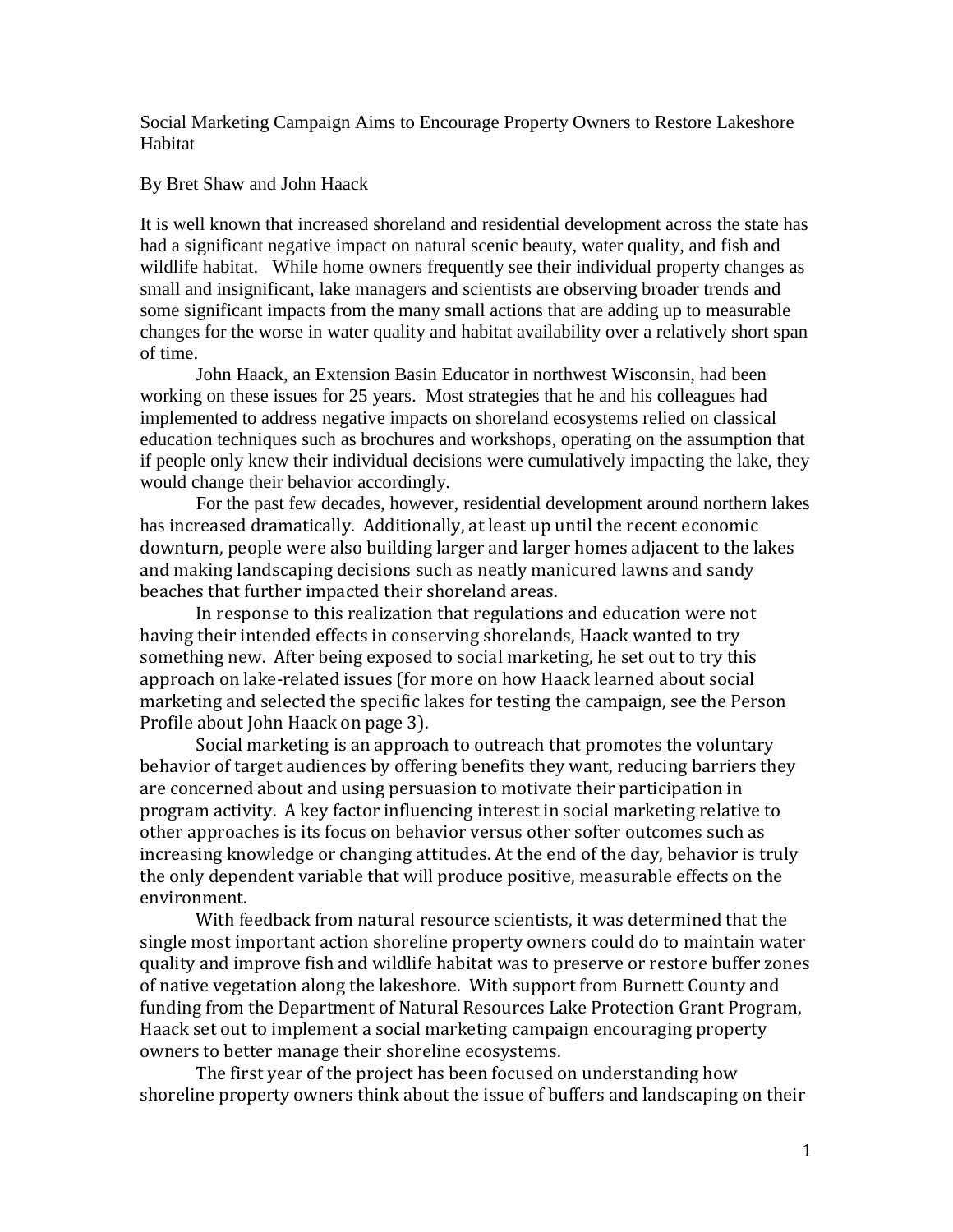land, what barriers exist toward adoption of the targeted behavior and what would motivate these residents to manage their shorelands in a more lake-friendly manner. Initially, focus groups and interviews were conducted to gain a broad understanding of residents' attitudes and to inform development of a quantitative survey that would be used to inform the planning of an actual social marketing campaign to be launched in Spring 2009. The survey was distributed in Summer 2008 and 165 residents responded with a 72% response rate among residents of Long and Des Moines Lakes. Key findings from this survey and strategies that will be implemented based on these results are described below.

Respondents clearly indicated that the most important benefits of allowing more natural vegetation on the shoreland areas of their property was maintaining good water quality, improving fish and wildlife habitat and reducing runoff water and soil erosion from entering the lake. So, people seem to understand the benefits of natural vegetation around the lake though the properties of fewer than a quarter of participants meet the intended standards of the county and state shoreland buffer regulation standards. Indeed, there was a significant disconnect between the properties as categorized by a trained field biologist in terms of whether residents met shoreland protection requirements and how residents categorized their own properties. For example, while the biologist rated 50.9% of properties as being most in need of restoration, only 3.1% of respondents felt their property was highly manicured and maintained. While these weren't the same exact categories, it's clear that residents had different ideas of what constitutes a natural shoreline as compared to a biologist. One way to address this misperception in the forthcoming social marketing campaign is to provide pictures of real properties that meet and don't meet shoreland buffer standards to provide greater understanding about the issue.

Respondents were also asked what strategies would encourage property owners to allow a portion of their shoreland to return to a more natural state. The highest rated item was tax credits. Interestingly, however, only 16.6% of participants said they were actually enrolled in the Burnett County Shorelands Incentive Program. This would suggest that our campaign would want to find out how we can modify and improve the existing program to encourage more property owners to participate.

Another question asked of residents was what were their barriers to allowing more natural vegetation on the shoreland areas of their property. One encouraging sign was that none of the barriers were perceived as being very important. Among the highest rated barriers for restoring buffers was an obstructed view of the lake and a reduced ability to see children or grandchildren while they are playing in the water. This result suggests that the campaign might emphasize strategic planting of low growing native shrubs and grasses so property owners still have a view of the lake and the ability to watch over their children.

Another significant barrier was the perception that having a shoreland buffer would prevent their property from having a sandy beach. Statewide standards allow for a 35 foot access corridor and beach area, so the campaign may emphasize strategies to help property owners strike a balance between their desire to recreate by the water and protect the quality of their lake.

One final barrier that rated relatively high was that people were concerned that having a buffer would increase the prevalence of nuisance insects such as ticks. One